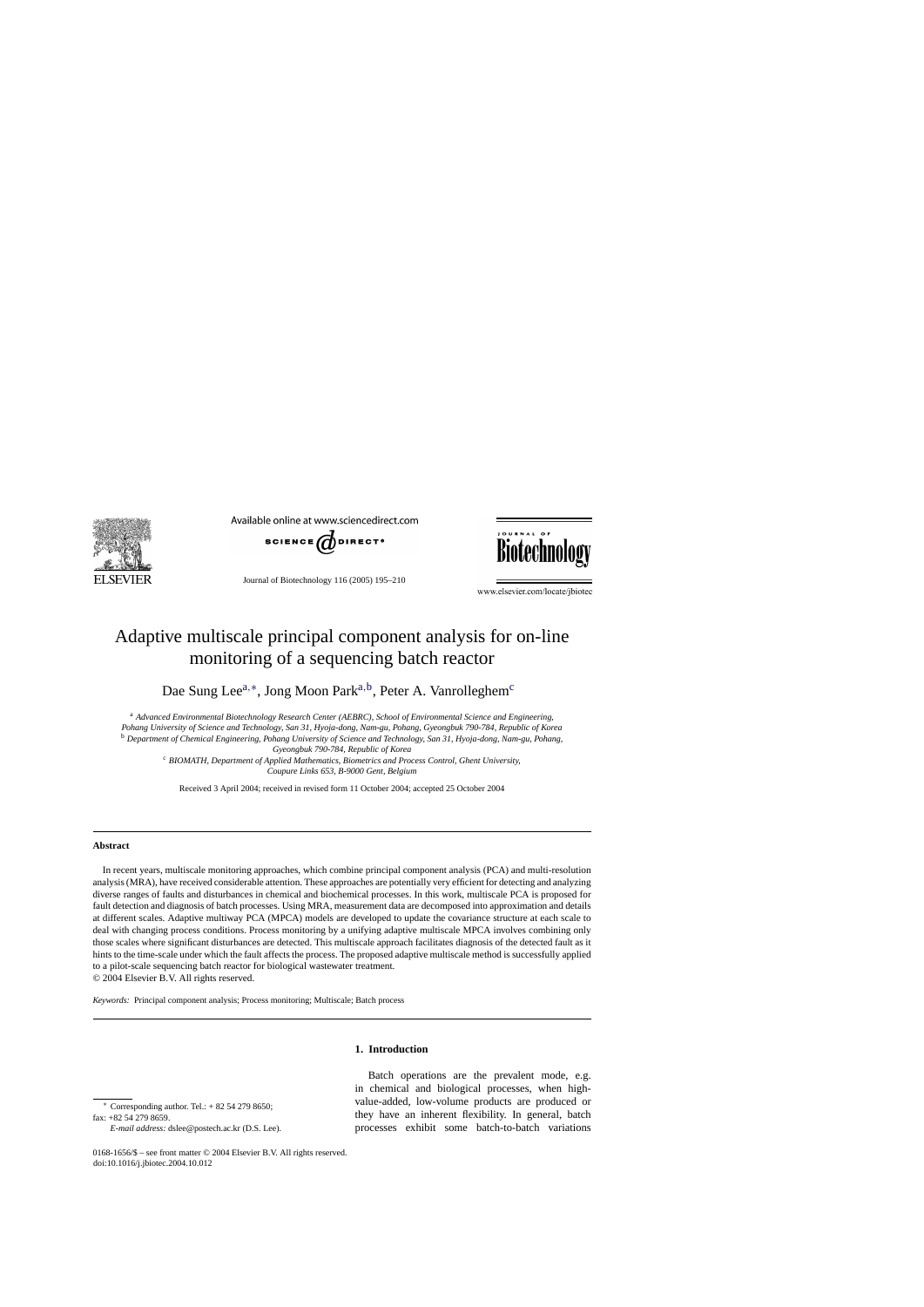due to composition disturbances, equipment defects and deviations of the process variables from their specified trajectories. Abnormalities during batch operations can lead to undesirable products in at least one batch or a whole sequence of batches. Therefore, on-line monitoring of batch processes is very crucial as it allows to detect potential problems and make modifications when necessary.

With the advent of improved on-line sensor technology and automation, batch processes with wellequipped computerized measurement devices produce large amounts of data. It becomes therefore very important and essential to extract the useful information from the measurement data and to infer the state of an ongoing process. However, this task is a really challenging one due to the complexities of chemical and biological processes originating from the large number of measurement variables, strong interactions among those measurements, missing data, considerable effects of control loops, etc.

Multivariate statistical process control (MSPC) has been successfully applied to monitoring, fault detection and diagnosis of batch processes [\(Nomikos](#page-15-0) [and MacGregor, 1994; Lennox et al., 2001\).](#page-15-0) Multiway principal component analysis (MPCA) is a projection method for analyzing a historical reference distribution of measurement trajectories from past successful batches in a reduced latent-vector space and comparing the behaviors of new batches to this reference distribution. Several extensions of MPCA have been proposed to take into account various factors such as dynamic MPCA ([Chen and Liu, 2002\)](#page-14-0), nonlinear MPCA ([Dong and McAvoy, 19](#page-14-0)96), hierarchical MPCA (Ränner et al., 1998), multi-group MPCA ([Lane et al., 2001\)](#page-15-0) and multiblock MPCA ([Lee and](#page-15-0) [Vanrolleghem, 2003\).](#page-15-0) All these techniques are based on a single-scale presentation of the collected data. However, data from almost all practical processes are inherently multiscale due to events occurring at different locations and with different localization in time and frequency.

In recent years, there has been significant interest in combining the conventional PCA with wavelet transforms ([Bakshi, 1998;](#page-14-0) [Kosanovich and Piovoso,](#page-15-0) [1997; Misra et al., 2002; Rosen and Lennox, 2001](#page-15-0)). Those PCA-based process monitoring methods employ wavelet analysis to transform time-domain signals into the time-frequency domain. Especially, [Bakshi \(1998\)](#page-14-0) proposed the multiscale PCA methodology, which determines separate PCA models at each wavelet scale. The scales where significant events occur are recombined to obtain a PCA model for all scales together. Multiscale PCA is useful for modeling data containing contributions that change over time and frequency.

In the application investigated here, a variant of MPCA technique, adaptive multiscale MPCA, is used as a basis to develop a monitoring system for a sequencing batch reactor (SBR) process for biological wastewater treatment. A SBR process has a unique cyclic batch operation for wastewater treatment ([Demuynck et al.,](#page-14-0) [1994; Lee and Park, 1999\).](#page-14-0) Most of the advantages of SBR processes may be attributed to their single-tank designs and their flexibility that allows them to meet many different treatment objectives ([Wilderer](#page-15-0) [et al., 2001\)](#page-15-0). The SBR process is highly nonlinear, time-varying and subject to significant disturbances like hydraulic changes, composition variations and equipment defects. Disturbances and events in SBR processes occur in different time-scales ranging from minutes (sensor faults), hours (toxic shocks) to months (seasonal effects). Thus, a multiscale MPCA seems to be better suited for extracting information from SBR processes.

Multiscale MPCA decomposes process data into different time-scales using the wavelet transform. Separate MPCA models at each scale can be expected to have a better ability to detect events whose magnitude is most significant at that scale. The SBR process itself evolves over time as the microorganisms adapt to changing operating conditions like surrounding temperature and varying process loads. To overcome the problem of changing process conditions, an adaptive MPCA model can be developed at each scale. The proposed adaptive multiscale MPCA model is used to detect abnormal batch behaviors and to identify the major sources of process disturbances. Real-time detection of abnormalities directly after completion of a batch cycle may even prevent detrimental effects on the following batch run. The proposed methodology is applied to a pilot-scale SBR for biological nutrient removal. When the SBR is free from major upsets the process is likely to be more stable than when it is subject to significant disturbances. The adaptive multiscale MPCA supervision is used as a tool to monitor the stability of the process on the basis of simple on-line data.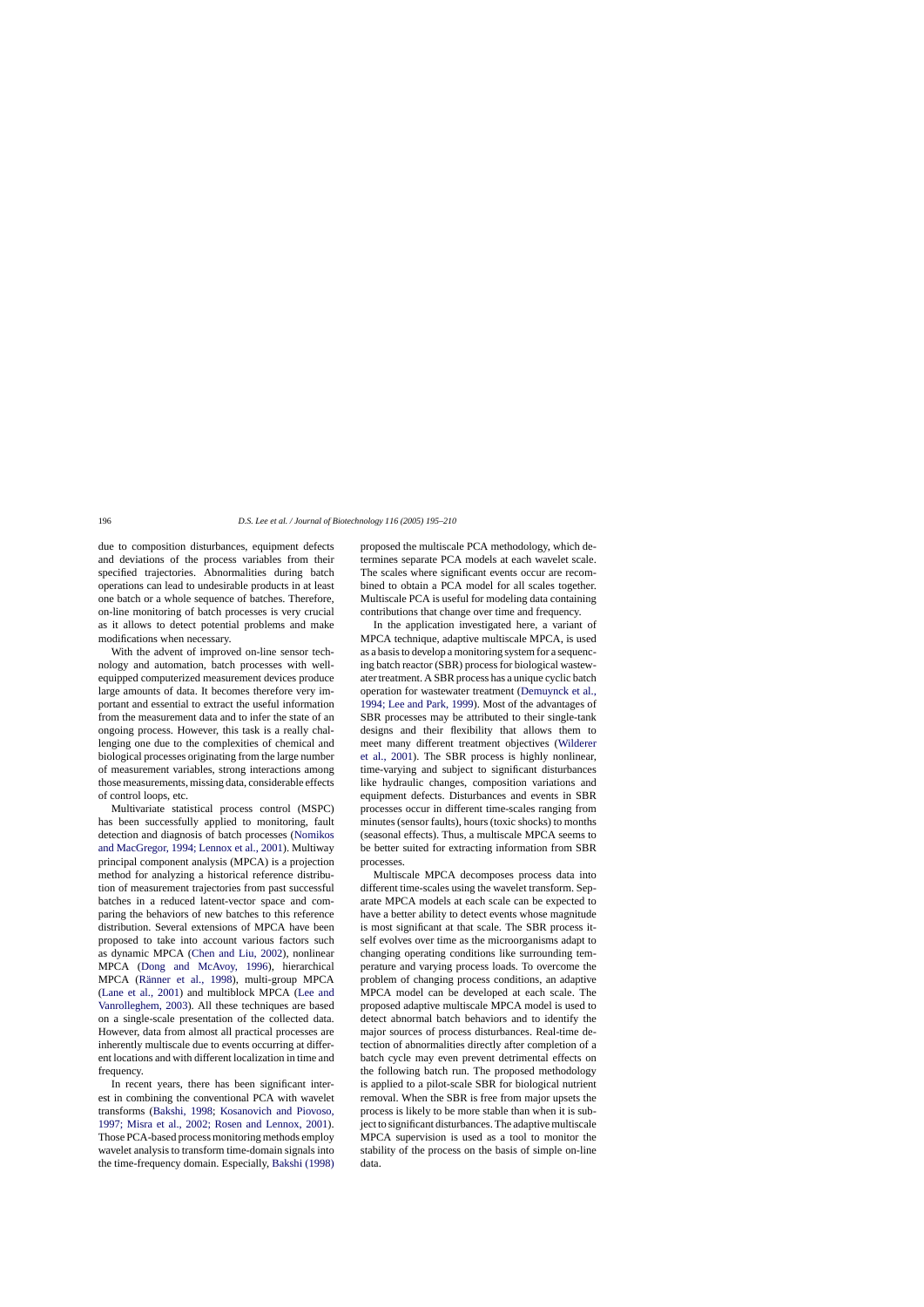## **2. Materials and methods**

#### *2.1. Multiway principal component analysis*

In a typical batch run,  $j = 1, \ldots, J$  variables are measured at each of  $k = 1, 2, \ldots, K$  time intervals throughout the batch. Similar data will exist on a number of batches  $i = 1, 2, \ldots, I$ . All the data can be summarized in the  $X(I \times J \times K)$  of a historical database (Fig. 1). It can be decomposed using various three-way techniques, including MPCA. MPCA is equivalent to unfolding the three-dimensional data matrix  $X$  into a large twodimensional matrix  $X$ , and then performing a regular PCA [\(Henrion, 1994; Nomikos and MacGregor, 1994\).](#page-15-0) In case of monitoring batch processes, it is important to determine differences between batches and to project new batches on the model. Therefore, *X* was unfolded in such a way as to put each of its vertical slices (*I*) side by side to the right, starting with the one corresponding to the first time interval. The resulting twodimensional matrix has size  $(I \times JK)$ . This unfolding allows for analyzing the variability among the batches in *X* by summarizing the information in the data with respect to both variables and their time variation.

Then MPCA decomposes the data into a series of principal components consisting of score vectors (*tr*)

and loadings  $(p_r)$ , plus residuals  $(E)$ :

$$
X = \sum_{r=1}^{R} t_r p_r + E \tag{1}
$$

The loading vectors  $(p_r)$  define the reduced dimension space  $(R)$  and are the directions of maximum variability. Each element of the score vectors  $(t_r)$ corresponds to a single batch and depicts the overall variability of this batch with respect to the other batches in the database throughout the whole batch duration ([Nomikos and MacGregor, 1995](#page-15-0)). Usually, a few principal components can express most of the variability in the data when there is a high degree of correlation among the data  $(R \ll \min(I, JK))$ . *R* is chosen such that most of the systematic variability of the process data is described by these principal components and that the residual matrix  $E$  is as small as possible in a least-squares sense. The NIPALS (nonlinear iterative partial least-squares) algorithm can be used for sequential computation of the dominant principal components ([Geladi and Kowalski, 1986\).](#page-15-0)

Abnormal behavior of new batches is identified by projecting the new batches onto the model. Control charts that are used in monitoring batch processes are generally based on the  $Q$ - and  $T^2$ -statistics in which



Variables  $\times$  Times

Fig. 1. Decomposition of a three-way data matrix *X* by MPCA.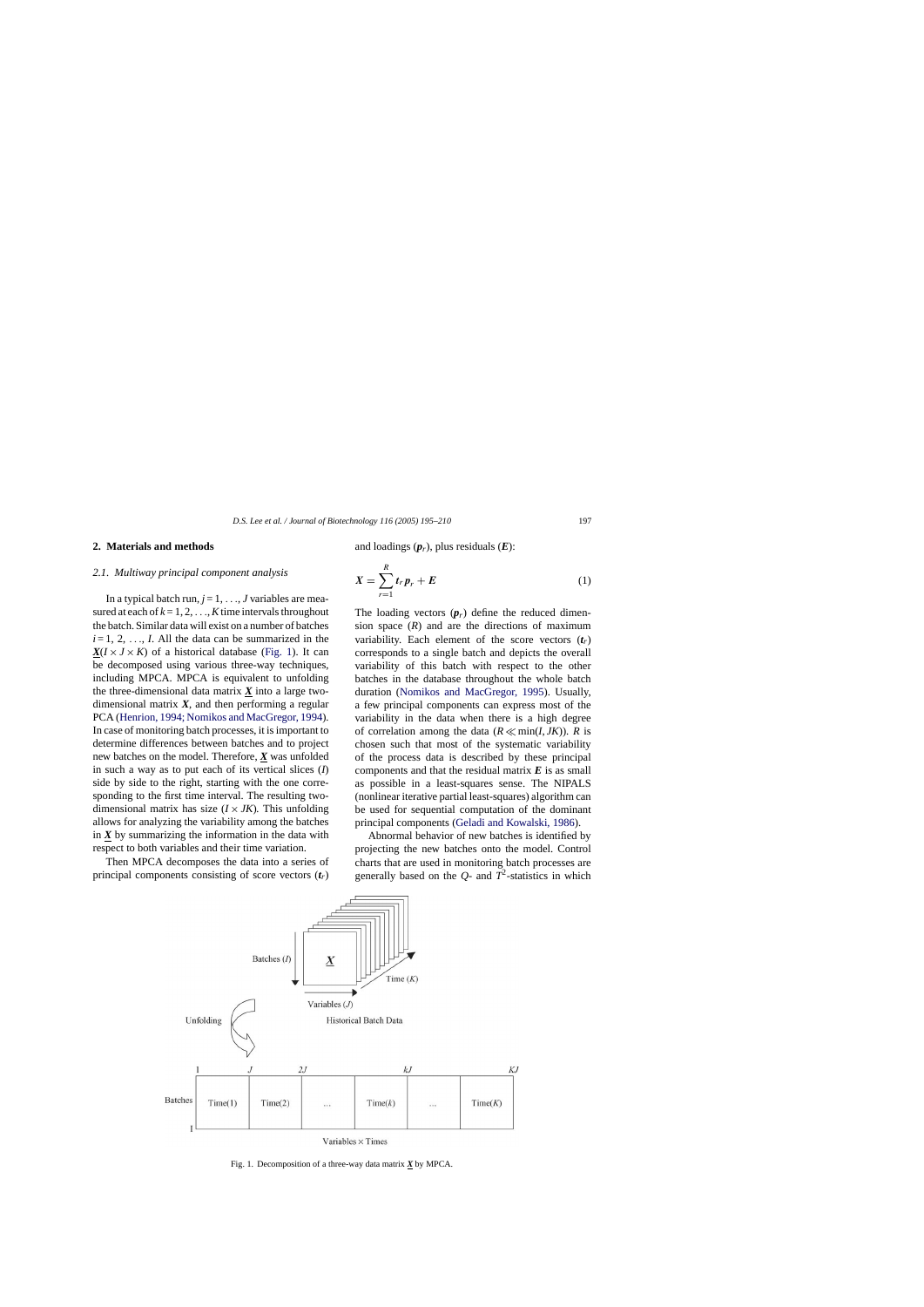control limits are used to determine whether the process is in control or not. The assumption behind these approximate confidence limits is that the underlying process exhibits a multivariate normal distribution with a population mean zero. This is to be expected since any linear combination of random variables, according to the Central Limit Theorem, should tend toward a normal distribution.

The *Q*-statistic is a measure of the lack of fit with the established model. For batch number *i*, *Q* is calculated as follows:

$$
Q_i = e_i e_i^T = \sum_{c=1}^{JK} e_{i,c} g x_{(h)}^2
$$
 (2)

where  $e_i$  is the elements of  $E$ .  $Q_i$  indicates the distance between the actual values of the batch and the projected values onto the reduced space. The distribution of the calculated  $Q_i$  values can be approximated by a chisquared distribution,  $g\chi^2_{(h)}$ , where *g* is a constant and *h* is the effective degrees of freedom of the chi-squared distribution.

Hotelling's  $T^2$ -statistic measures the degree to which the calibration model fists the data:

$$
T_i^2 = t_i^T S^{-1} t_i \sim \frac{I(I - R)}{R(I^2 - 1)} F_{R, I - R}
$$
 (3)

where *S* is the estimated covariance matrix of the scores. The distribution of the  $T^2$ -statistic for all batches can be approximated by an *F*-distribution,  $F_{R,I-R}$ , and confidence limits for the  $T^2$ -statistic are calculated from this *F*-distribution.

# *2.2. Multiscale MFCA*

#### *2.2.1. Wavelet transform*

Wavelets are a family of basis functions generated from a mother wavelet  $\psi(t)$  by translation and dilation:

$$
\psi_{a,b} = a^{-1/2} \psi \left( \frac{t-b}{a} \right) \tag{4}
$$

where *a* and *b* are the dilation and translation parameters, respectively. Then a family of discrete wavelets is represented as

$$
\psi_{m,s} = 2^{-m/2} \psi(2^{-m}t - s) \tag{5}
$$

where *m* and *s* are integers. For most practical applications, the wavelet coefficients are discretized dyadically (i.e. in integer powers of two) by a factor of  $2^m$  for translation and by a factor of  $2^m s$  for dilation. The dilation parameter determines the location in the frequency domain, while the translation parameter determines the location of the wavelet in the time domain. The discrete wavelet transform (DWT) projects a signal on orthonormal basis functions to analyze the signal at different scales by decomposing the signal at each scale into coarse approximation (lowfrequency components) and details (high-frequency components). Multi-resolution analysis (MRA) uses decomposition and reconstruction algorithms to obtain a multilevel representation of the signal by an efficient series of filtering and down-sampling operations ([Mallat, 1989\).](#page-15-0) High-pass filters are associated with the wavelet functions, while low-pass filters correspond to the scaling function. The wavelet transform can be used to decompose multivariate signals *x* into an approximation  $A_1$  (low-frequency components) and details  $D_1$  (high-frequency components). The decomposition process can continue, with successive approximations being decomposed in turn, so that signals are broken down into a desired number of levels *L.* In this application, the simplest discrete wavelet Haar is used:

$$
\psi_H(t) = \begin{cases}\n1 & 0 \le t \le 1/2 \\
-1 & 1/2 \le t \le 1 \\
0 & \text{otherwise}\n\end{cases}
$$
\n(6)

The mother wavelet  $\psi_H(t)$  is localized in time and frequency with an equal area above and below the *t*-axis, as shown in [Fig. 2.](#page-4-0) As an example, pH originating from the measurement data of the SBR was reconstructed after applying MRA [\(Fig. 3\).](#page-4-0) The approximation coefficient at scale  $4(A_4)$  represents the underlying trend of the signals while the details coefficients  $(D_1-D_4)$ represents the high-frequency details.

#### *2.2.2. Adaptive multiscale MPCA methodology*

Multiscale PCA combines the strengths of PCA with the attractive properties of wavelet analysis. PCA has the ability to decorrelate the variables by extracting a linear relationship between variables, and wavelet analysis has the ability to extract features in the measurements and approximately decorrelate the autocorrelation among the measurements. In this work, the basic structure of the multiscale PCA method as introduced by [Bakshi \(1998\)](#page-14-0) is employed. There are,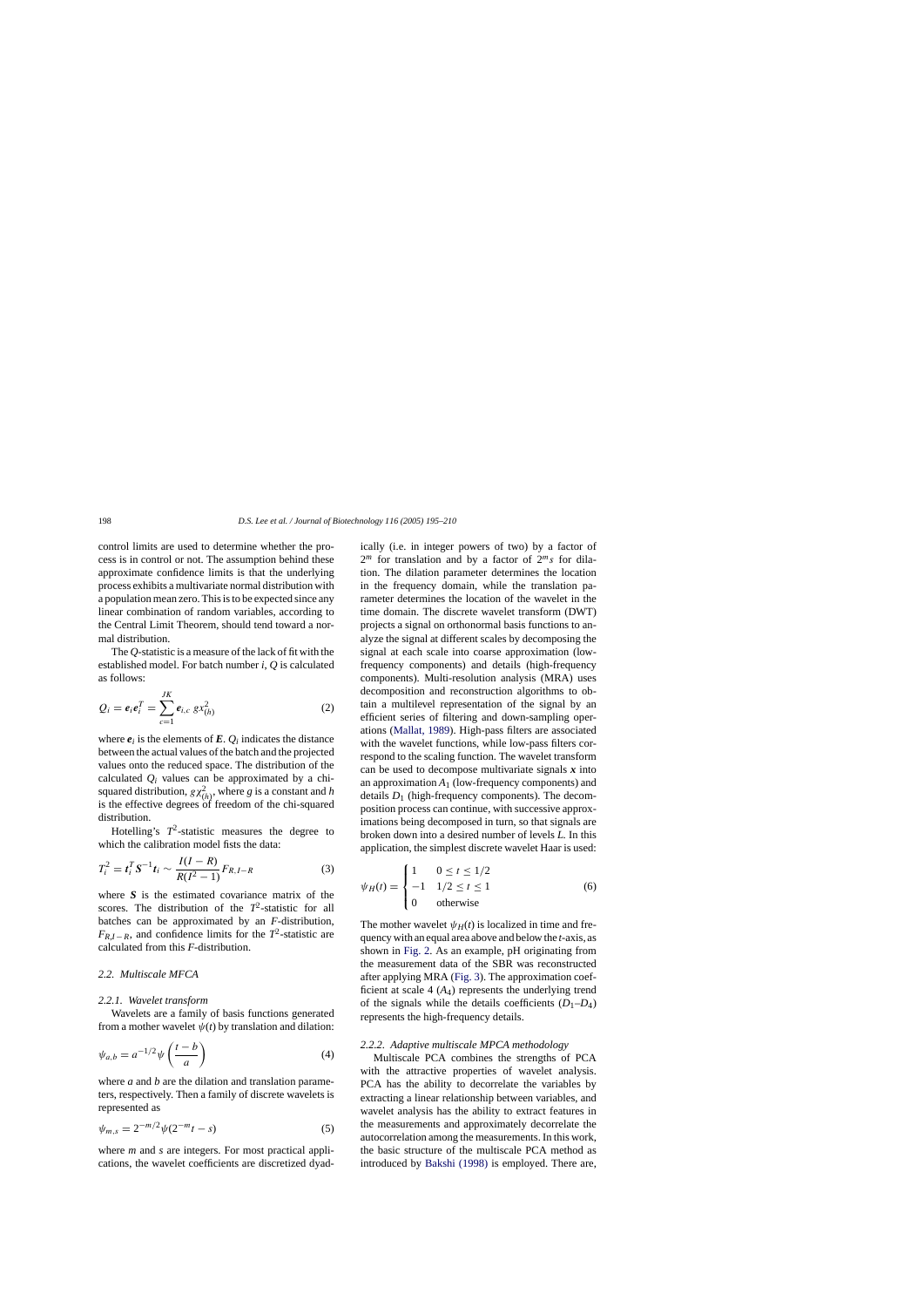<span id="page-4-0"></span>

Fig. 2. Orthonormal scaling function and wavelet function of Haar wavelet.

however, some differences in the application and in the extension of the multiscale PCA approach. First, the multiscale PCA is adapted to batch processes as a multiscale MPCA method. Second, adaptive MPCA models with recursive updating of the covariance matrices are used at each scale to make the MPCA models follow the evolution of the process. Finally, a multiscale fault identification method is proposed once a fault is detected through the multiscale MPCA. The proposed methodology for adaptive multiscale MPCA is illustrated in [Fig. 4](#page-5-0) and can be summarized in the following steps:

# *Modeling procedure*

1. Select *N* historical batches which represent normal operation. Then the data matrix  $X(N \times J \times K)$  is normalized using the mean and standard deviation of each variable at each time in the batch cycle over all batches. Subtracting the average batch trajectory generally eliminates the major nonlinear and nonstationary behavior of the process.



Fig. 3. Multi-resolution plot of pH (decomposition level: 4).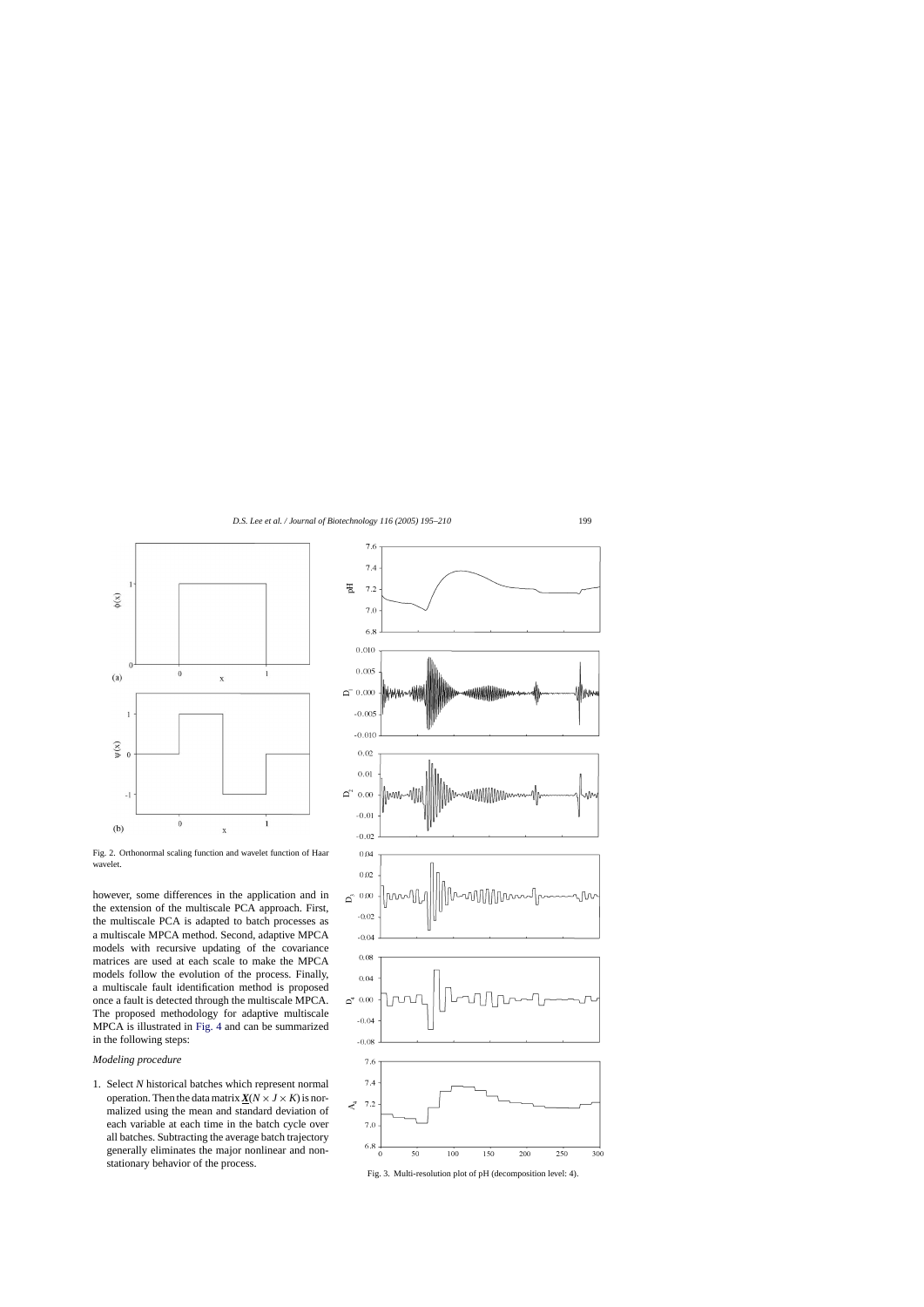<span id="page-5-0"></span>

Fig. 4. Adaptive multiscale PCA (AMPCA) methodology.

- 2. Compute the wavelet decomposition for each variable for all the batches by applying a wavelet transform  $W(K \times K)$  with decomposition level *L*, and generate *L* detail coefficient matrices,  $X_{D1}(N \times J \times K/2)$ ,  $X_{D2}(N \times J \times K/2^2)$ , ...  $X_{DL}$ ( $N \times J \times K/2^L$ ) and one approximate coefficient matrix  $X_{AL}(N \times J \times K/2^L)$ .
- 3. Apply adaptive MPCA to each of the  $L+1$  matrices and determine control limits of the monitored indices,  $T^2$  and *Q*, at each scale.
- 4. Select wavelet coefficients larger than the appropriate threshold and reconstruct the approximated data matrix *XT*.

Apply adaptive MPCA to the reconstructed data matrix  $\underline{X}_T$  and calculate overall control limits,  $T_T^2$  and *QT*.

#### *On-line process monitoring procedure*

- 5. Scale the current batch data with the mean and standard deviation obtained at step 1.
- 6. Compute the new wavelet coefficients, project these coefficients onto their respective scale model and calculate the monitoring indices,  $T^2$  and *Q*, against the limits at each scale.
- 7. Reconstruct the approximate measurements from the scores at the scales where one of the current monitoring indices violates the limits.
- 8. Project the reconstructed measurements onto the unified adaptive MPCA model and calculate the overall monitoring indices,  $T_r^2$  and  $Q_T$ .

#### *2.3. Sequencing batch reactor*

The data used in this study were collected from a pilot-scale SBR system shown in [Fig. 5.](#page-6-0) The filland-draw sequencing batch reactor (SBR) system with a 80-1 working volume was operated in a 6h cycle mode and each cycle consisted of 1 h fill/anaerobic, 2 h 30 min aerobic, 1 h anoxic, 30 min aerobic and 1 h settling/draw phases. The hydraulic retention time (HRT) and solid retention time (SRT) were maintained at 12 h and 10 days, respectively. Loading amounts of COD as synthetic municipal-like sewage,  $NH_4^+$ –N and  $PO_4$ <sup>3—</sup> $-P$  per cycle in standard conditions were 440, 60 and 9.5 mg/l, respectively.

The controls of the duration/sequence of phases and the on/off status of the peristaltic pumps, mixer and air supply were automatically achieved by a LabView data acquisition and control (DAC) system. The DAC system consisted of a computer, interface cards, meters, transmitters and solid-state relays. Electrodes for pH, ORP (oxidation–reduction potential), DO (dissolved oxygen), temperature, weight and conductivity were installed and connected to the individual meters. The status of the reactor was displayed on the computer and the time series of the electrode signals were stored in a data file.

A set of on-line measurements was obtained every 1 min (360 time instants) containing pH, ORP, DO, conductivity, temperature and weight of the SBR reactor. Thus, no advanced or expensive measurement devices had to be installed in order to make the methods work. All measurements are simple standard measurements. These measurements were stored for 280 cycles (=70 days) forming a database of historical information about the process. Only the measurement data from the first 300 sampling time instants of the cycles were used to develop the monitoring models since the biological reactions in the settling and drawing phases (corresponding to those of the last 60 time instants) were assumed to be negligible. Moreover, due to the absence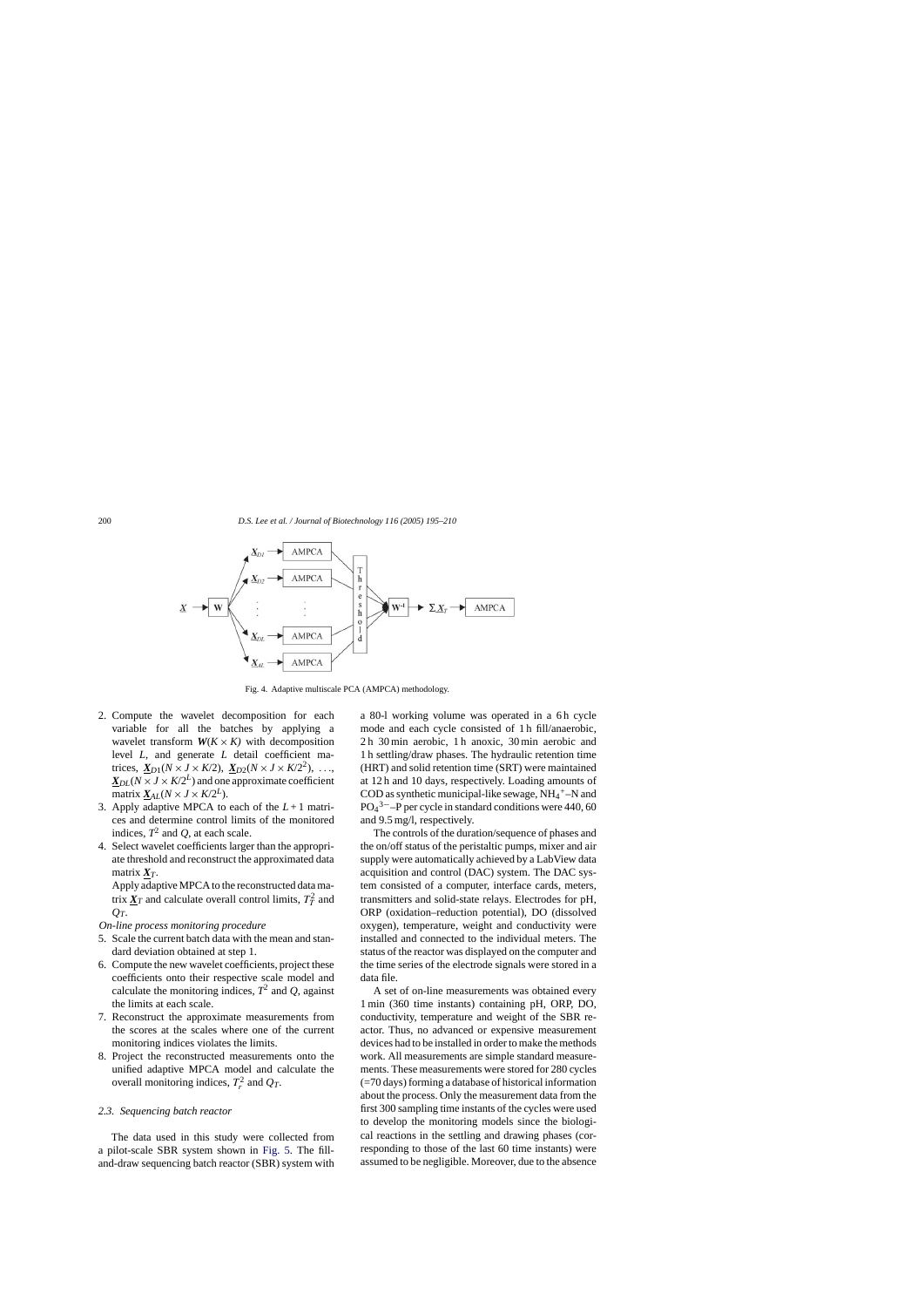<span id="page-6-0"></span>

Fig. 5. Schematic diagram of a sequencing batch reactor system.

of mixing, the sensor signals were unreliable in these two phases. Therefore, the multiscale MPCA algorithm was applied to the three-way data array *X* with dimensions  $280 \times 6 \times 300$ . Typical batch trajectory profiles of the measurement data are shown in [Fig. 6.](#page-7-0)

## **3. Results and discussion**

# *3.1. Multiway principal component analysis (MPCA)*

A MPCA model for on-line monitoring was built from a historical data set of batches, where five abnormal batches (batch numbers: 8, 51, 60, 85, 86) were excluded from the normal operating condition model. Four principal components, which explained approximately 82% of the total variability, were determined by cross-validation [\(Krzanowski, 1987\).](#page-15-0) The validation data set consisting of the 180 remaining batches were projected onto the model space. [Fig. 7](#page-8-0) shows the *Q* and *T*<sup>2</sup> monitoring charts of the MPCA model. It can be seen that the  $T^2$  hardly exceeds its limit, while the *Q* values is far above the 99% limit from batch 110 on. This indicates that the process variation in the validation batches cannot be described by the developed model. It is obvious that the typical MPCA model is not valid since the fixed reference database

is not representative of the SBR process that is time varying. In the SBR operation the influent wastewater is fed into the reactor and mixed with already existing microorganisms. Therefore, the performance of the current batch highly depends on microorganism activity in the previous batches. In addition, the SBR process is subject to significant disturbances like hydraulic changes and composition variations. Small changes in concentrations or flows can have a large effect on the kinetics of biological reactions leading to batchto-batch variability in effluent quality and microorganism growth. When the typical MPCA model is used to monitor the SBR process with time-varying behaviors, false alarms often result, which significantly compromises the reliability and acceptance of the monitoring system.

#### *3.2. Adaptive MPCA*

To overcome the problem of changing process conditions as the SBR process itself evolves over time, an adaptive MPCA model with the recursive updating of the covariance matrices can be developed. When a new block of batch data becomes available, the covariance matrix is updated by exponentially discounting the old data [\(Dayal and MacGregor, 1997\):](#page-14-0)

$$
X^T X(i) = \alpha X^T X(i-1) + x^T x(i) \tag{7}
$$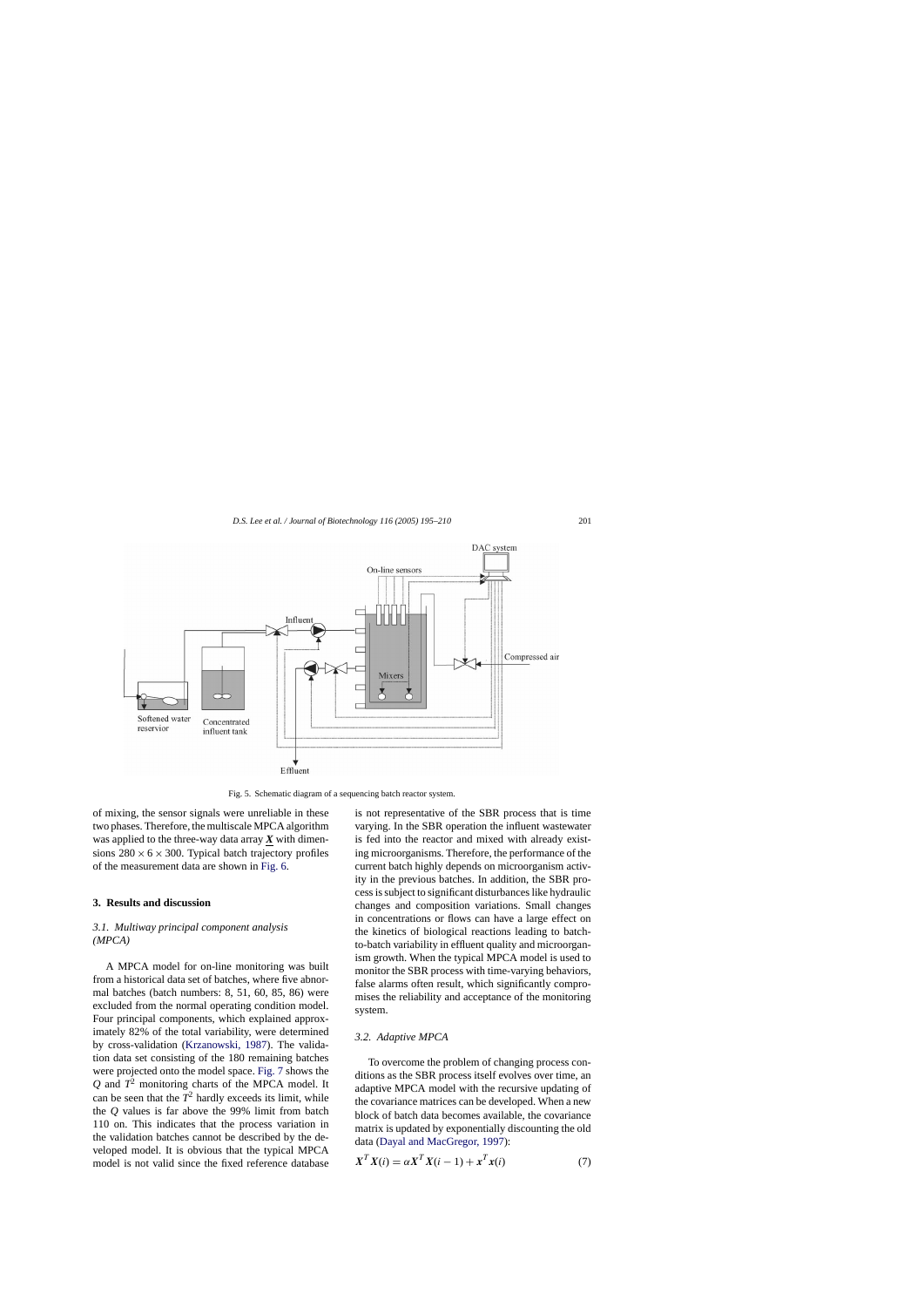<span id="page-7-0"></span>

Fig. 6. Typical batch trajectory profiles of the measurement data.

where  $X^T X(i)$  is the covariance matrix at batch *i*,  $x(i)$  is the unfolded operation vector at batch *i* and  $\alpha$  is a forgetting factor. The forgetting factor  $\alpha$  is a tuning parameter that varies depending on how fast the process change. In this application it is set to 0.9897, which corresponds to 96 batch operations. Since the number of significant principal components can change over time, it is necessary to determine the number of principal components recursively. However, the cross-validation approach that was used for the MPCA model above is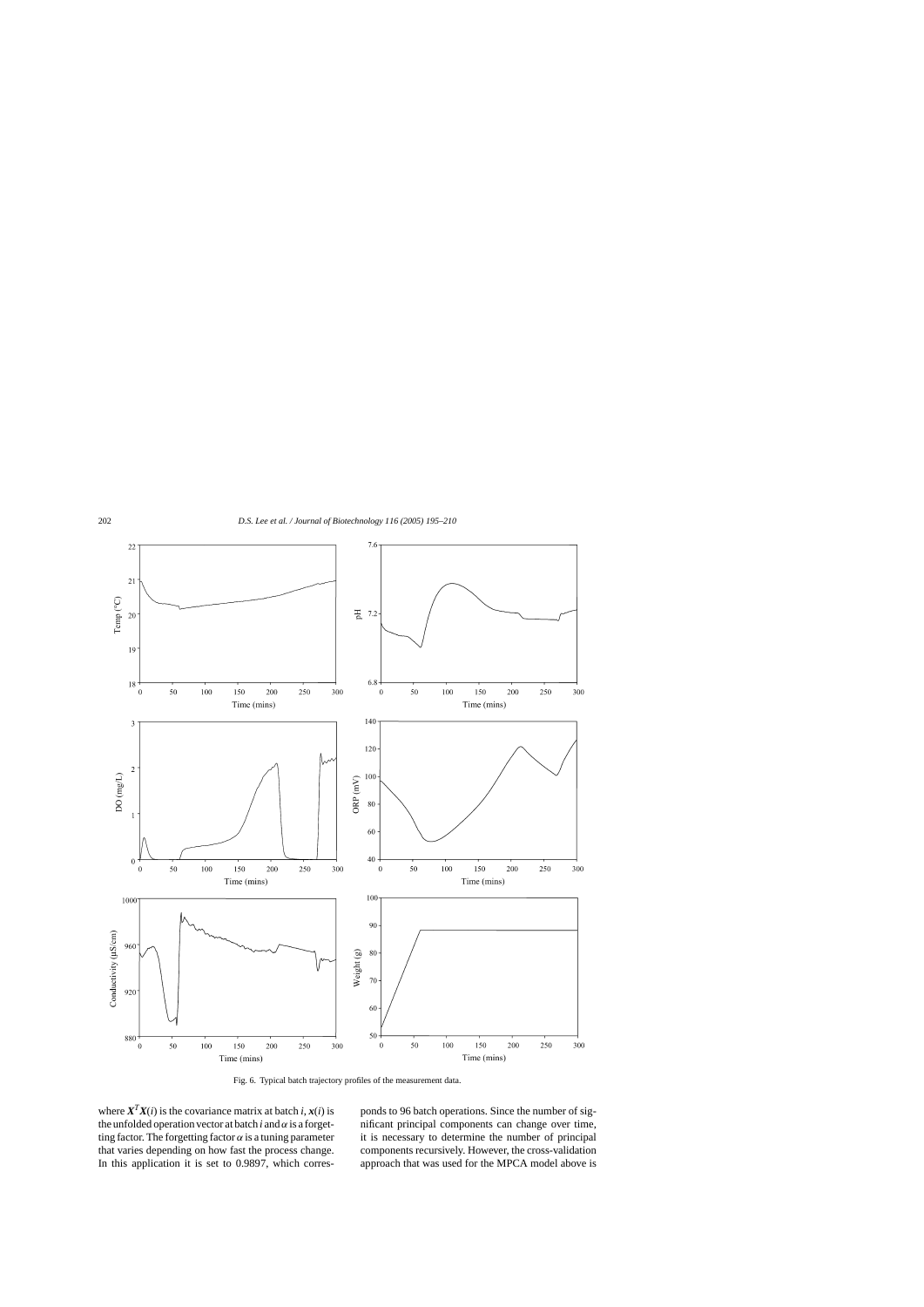<span id="page-8-0"></span>

Fig. 7. MPCA.  $Q$  and  $T^2$  monitoring charts with 99% confidence limits.

not suitable because old data are not representative for the current process. Therefore, the number of significant principal components was calculated recursively using the cumulative percent variance (CPV) method ([Li et al., 2000\).](#page-15-0) The CPV is a measure of the percent variance captured by the first *R* principal components:

$$
CPV(R) = \frac{\sum_{l=1}^{R} \lambda_l}{\text{trace}(V)} \times 100\%
$$
 (8)

where the  $\lambda_l$  are the eigenvalues of  $\boldsymbol{X}$  and  $V = EE^{T}/(I - 1)$ . The number of principal components is chosen when CPV reaches a predetermined limit (80%). A potential adaptation problem is that the model could adapt not only to normal process evolution, but also to disturbances and failures. To prevent this, the model updating was skipped when the  $Q$  and  $T^2$  values of new batches were exceeding predetermined limits. The  $Q$  and  $T^2$  values in [Fig. 8](#page-9-0) are mostly well inside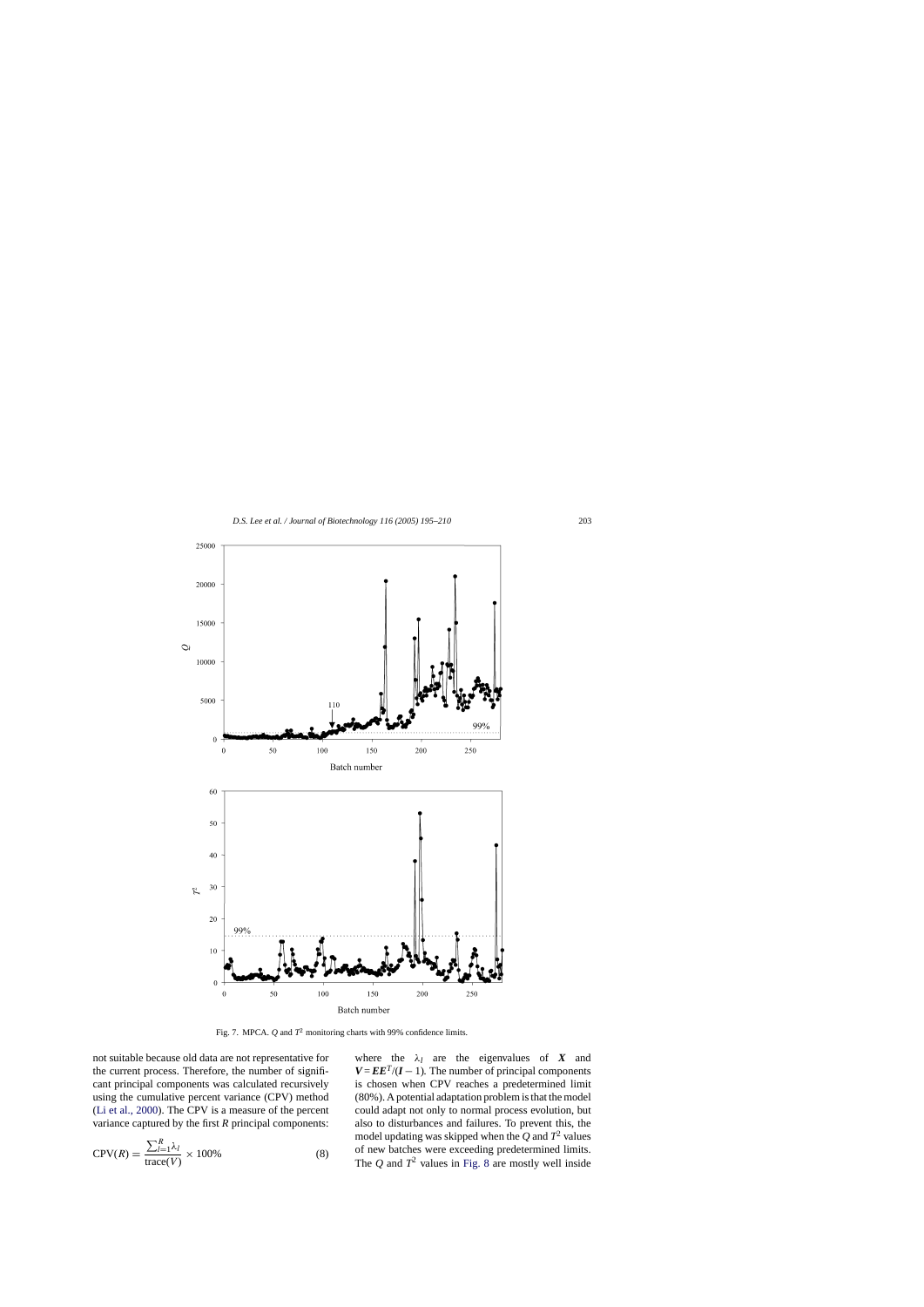<span id="page-9-0"></span>

Fig. 8. Adaptive MPCA.  $Q$  and  $T^2$  monitoring charts with 99% confidence limits.

the confidence limits; this implies that as the covariance structure adapts to new process conditions, the updating model effectively captures the variability of the process.

## *3.3. Adaptive multiscale MPCA*

For the adaptive multiscale MPCA formulation, each variable in the previous examples is first decomposed into a number of scales using the Haar wavelet. The number of scales is four, i.e. four detail scales  $(D_1, D_2, D_3$  and  $D_4$ ) and one approximation scale  $(A_4)$ . Then, adaptive MPCA models with the recursive updating of the covariance matrices are developed at each scale. Each adaptive MPCA uses the same forgetting factor ( $\alpha$  = 0.9897) and computes its optimal number of principal components adaptivity based on the CPV. The detection limits at each scale are adjusted to account for the overcompleteness of the on-line wavelet decomposition by the following equation ([Bakshi, 1998\):](#page-14-0)

$$
C_L = 100 - \frac{1}{L+1}(100 - C) \tag{9}
$$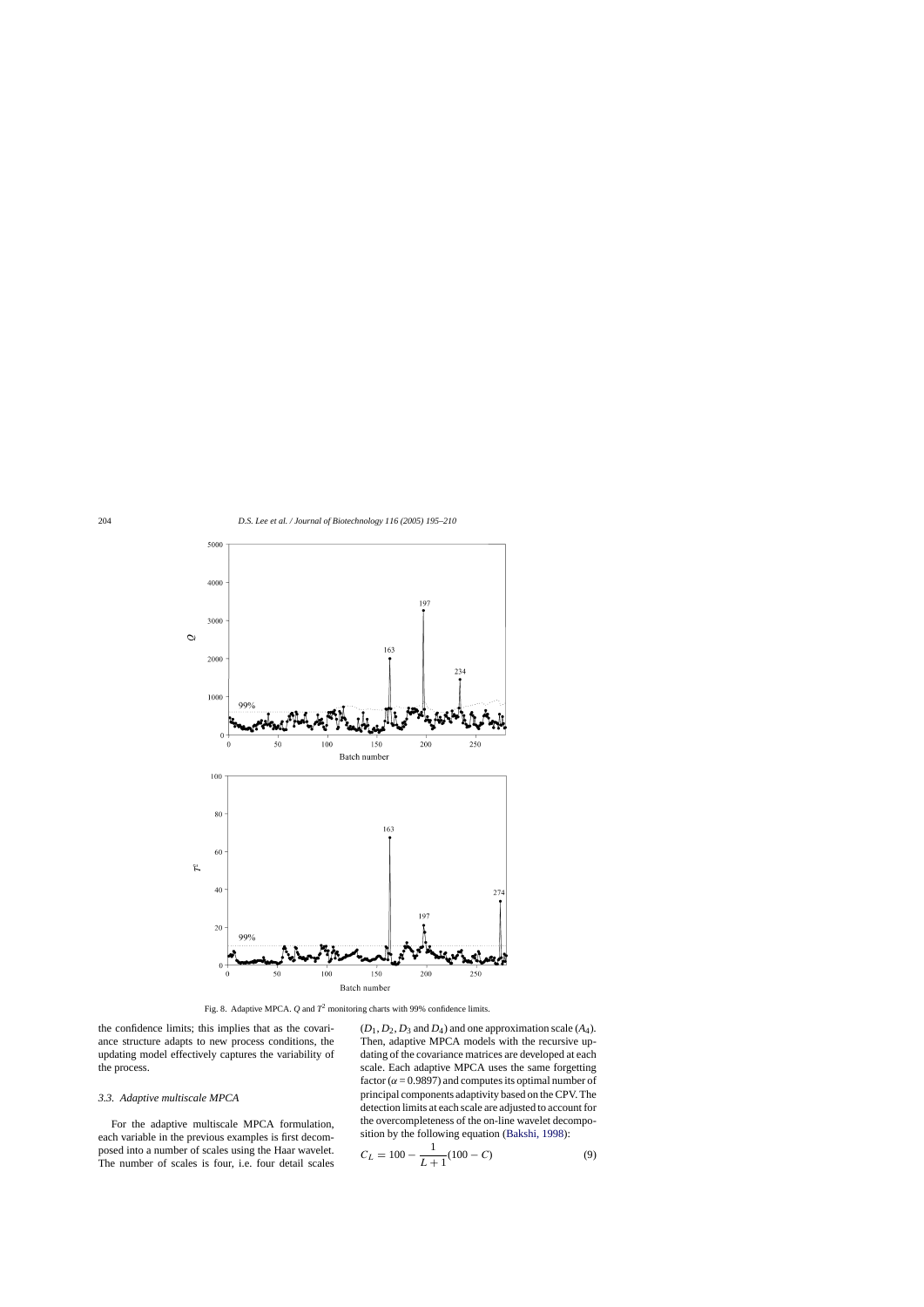<span id="page-10-0"></span>

Fig. 9. Unifying adaptive multiscale MPCA. *Q* and *T*<sup>2</sup> monitoring charts with 99% confidence limits.

where*C*is the desired overall confidence limit and*C*<sup>L</sup> is the adjusted confidence limit at each scale. Therefore, if either the  $Q$  or  $T^2$  value at any scale is above the corresponding 95% limit, the scale is considered to be significant. The data on that scale is then used in the reconstruction of a unifying estimate of the original data. The reconstructed data are then monitored using a unifying adaptive MPCA with the confidence limit 99%.

The resulting  $Q$  or  $T^2$  charts of the unifying adaptive MPCA are shown in Fig. 9. Both the *Q* and *T*<sup>2</sup> charts indicate that the multiscale model is valid during the whole period. Most of the significant features in the unifying adaptive MPCA results are qualitatively similar to those of the adaptive MPCA. However, there are some differences. It can be seen from Fig. 9 that the *Q* values of batch numbers 162 and 163 violate the 99% confidence limits. The adaptive MPCA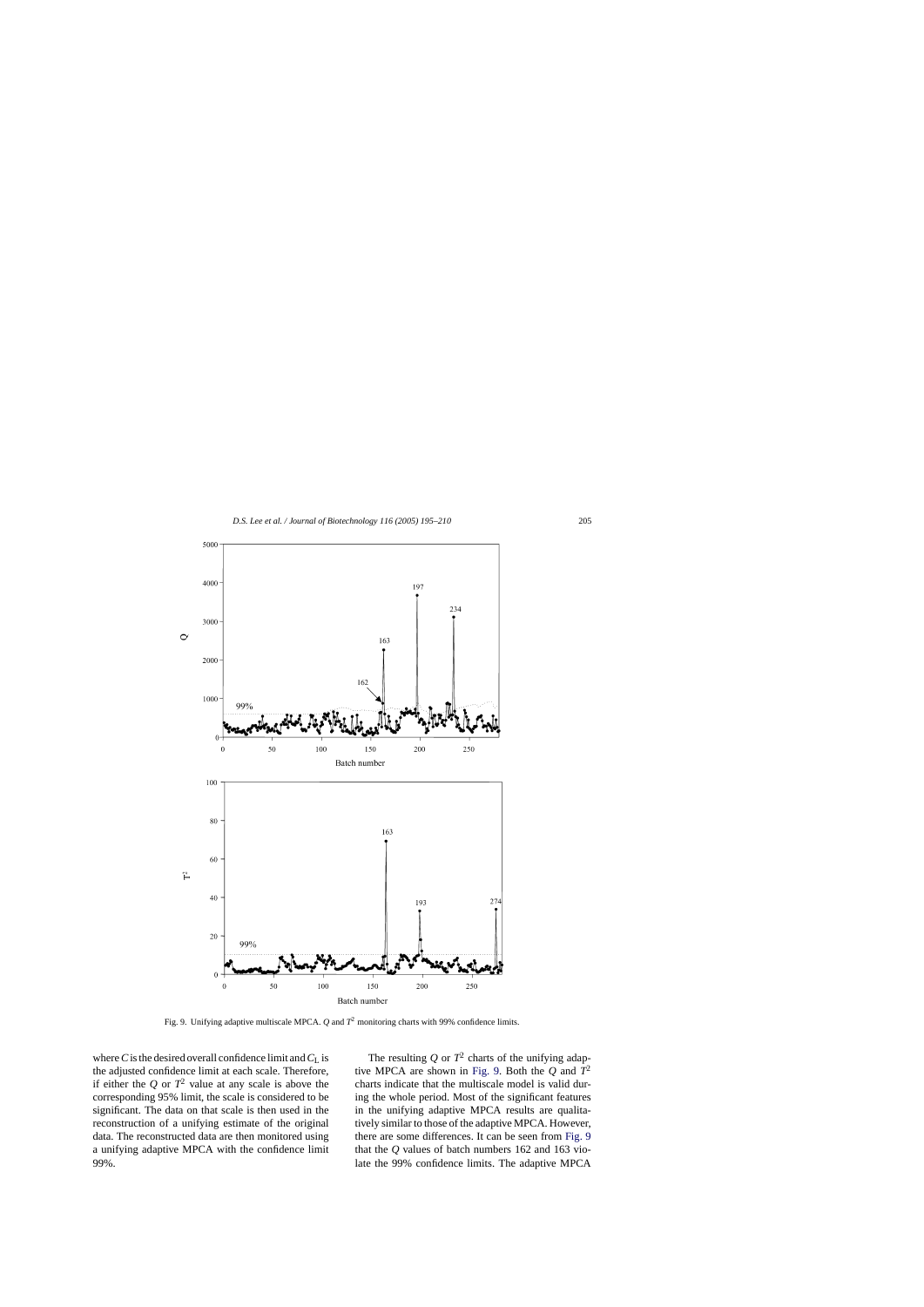<span id="page-11-0"></span>

Fig. 10. *Q* monitoring charts at each scale.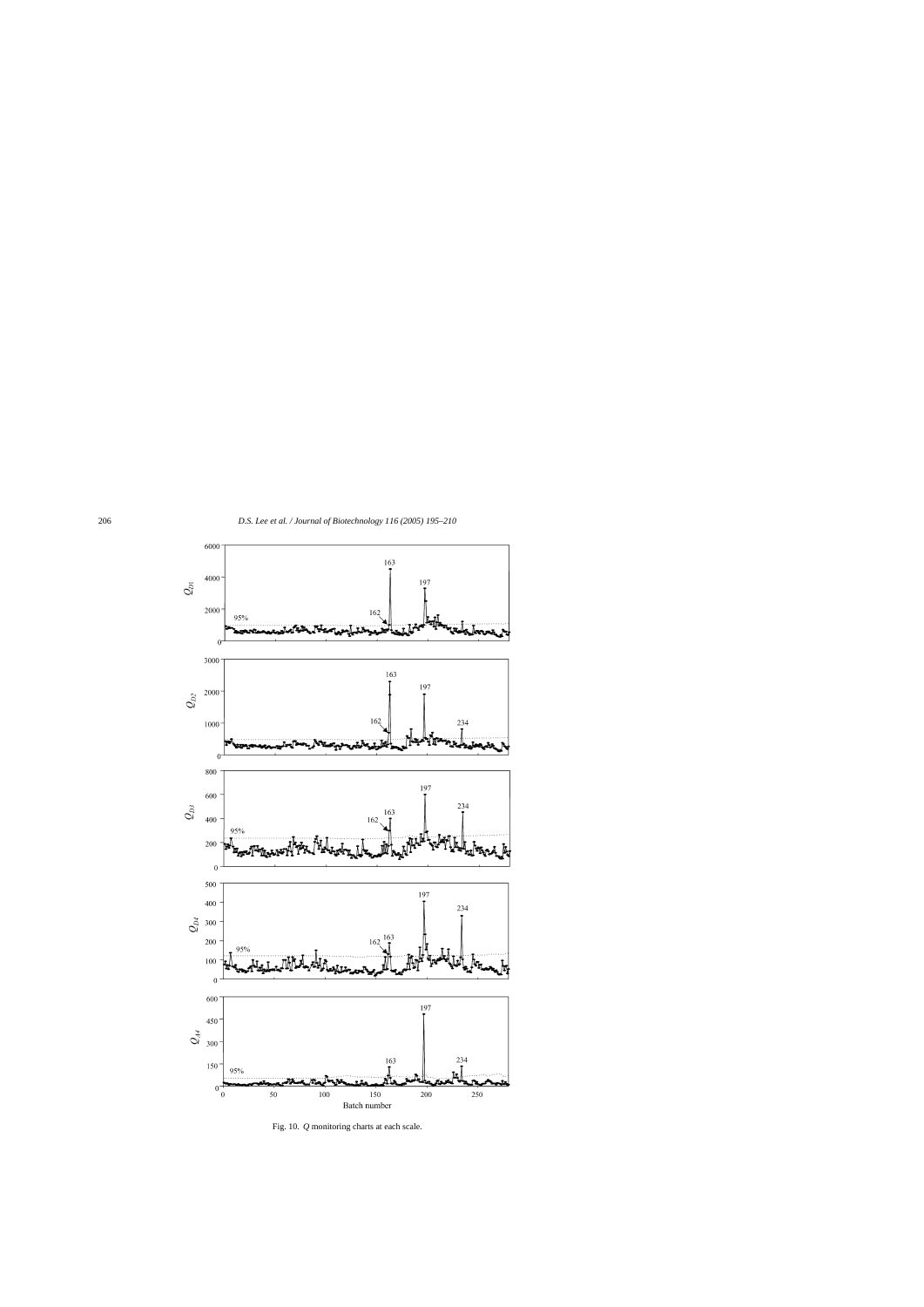

Fig. 11. *T*<sup>2</sup> monitoring charts at each scale.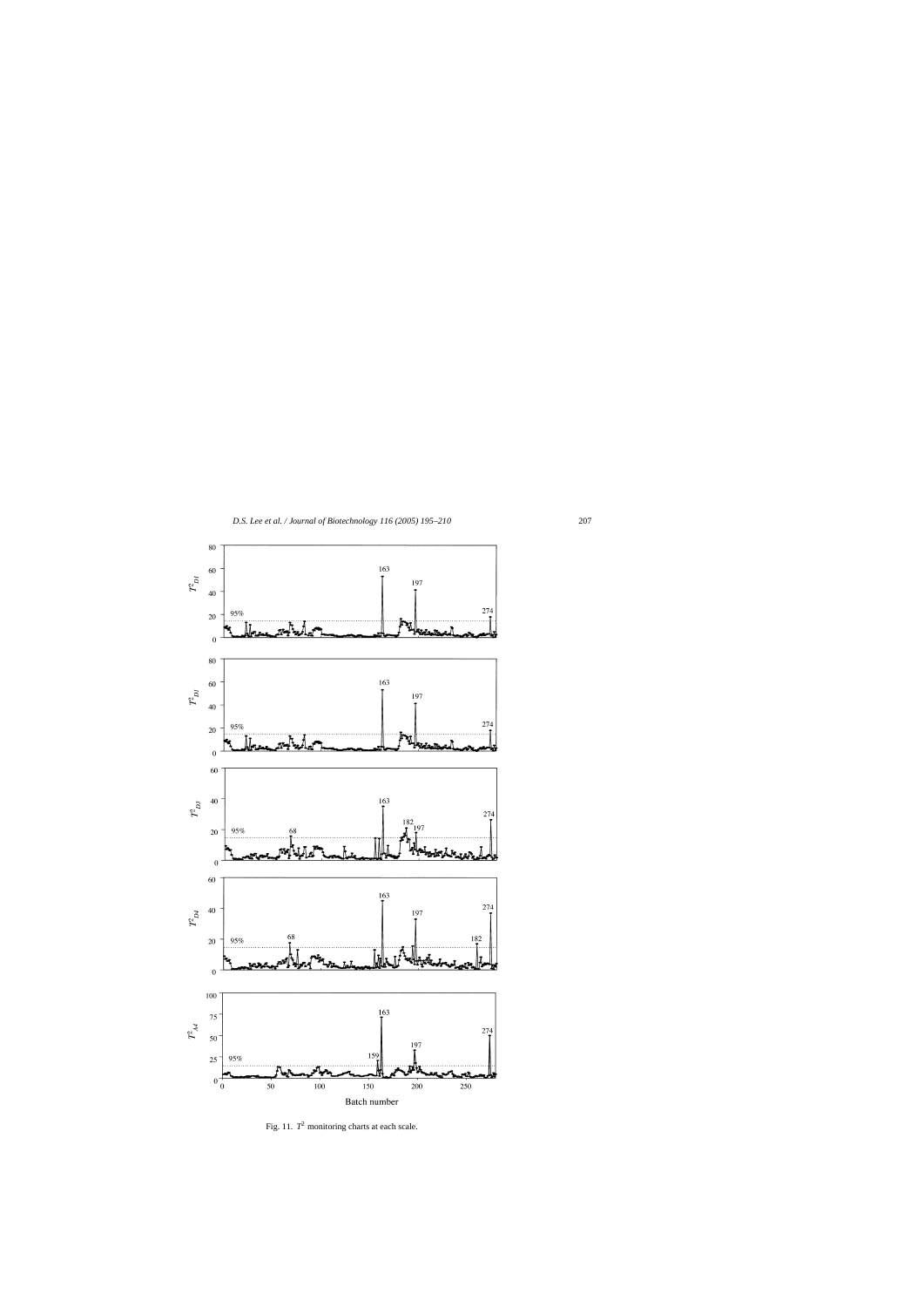<span id="page-13-0"></span>

Fig. 12. Contribution plot at the approximation scale *A*<sup>4</sup> (batch 274).

method only detects the fault only at batch number 163. Considering the fact that the batch data in the model are updated at the end of a batch cycle, the adaptive MPCA detects the fault 6 h later. In addition, the *Q* values in [Fig. 9](#page-10-0) violate their limits more than five times between batch numbers 220 and 230, compared with those of the adaptive MPCA model ([Fig. 8\).](#page-9-0) During this period, the performance of the SBR process was unstable and gave relatively poor effluent quality. Therefore, the adaptive multiscale MPCA gave proper false alarms in the period whereas the adaptive MPCA failed to detect the significant events. Thus, the adaptive multiscale MPCA method is not only more successful in early detection but also in detection itself of less pronounced process faults than the adaptive MPCA approach.



Fig. 13. Univariate profiles of DO concentrations for normal batches and batch 274.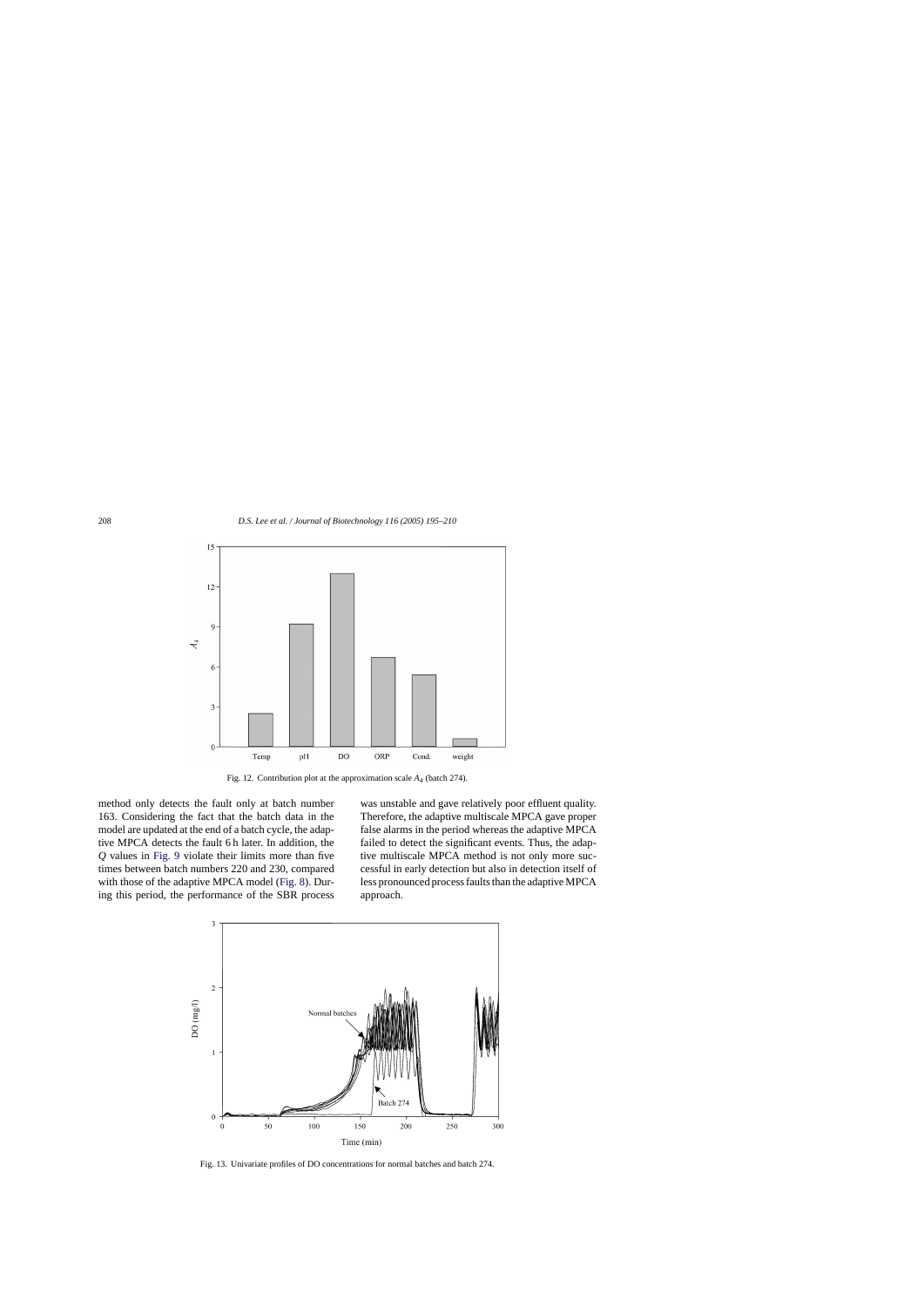<span id="page-14-0"></span>Scale *Q* and  $T^2$  charts [\(Figs. 10 and 11\)](#page-11-0) can help to determine the nature of a disturbance. Fast disturbances are mainly detected in the higher scales whereas slow disturbances are found in the lower scales [\(Lennox and](#page-15-0) [Rosen, 2002\).](#page-15-0) In addition, the way a disturbance appears across scales can reveal information on the disturbance characteristics. For instance, the disturbance at batch 163 is a rather spiky disturbance since it is strong in the highest scale  $(D_1)$  but becomes weaker in the lower scales. On the other hand, the disturbance at batch 197 is a step disturbance as it appears clearly for all scales.

In order to identify the disturbance for batch 274, a multiscale identification scheme was adopted. The multiscale identification approach diagnoses a fault in the most significant scale  $Q$  and  $T^2$  charts rather than the *Q* and  $T^2$  charts of the unifying adaptive MPCA. For instance, it is quantitatively identifiable from the adaptive multiscale MPCA that the ratio between the  $T^2$  value and the 99% confidence limit at batch 274 is highest at the approximation scale  $(A_4)$ . The contributions to the  $T^2$  value in the approximation scale show that it was mainly the DO concentrations that contributed to the disturbance [\(Fig. 12\).](#page-13-0) [Fig. 13](#page-13-0) shows the univariate plots of DO concentrations for normal batches and for batch 274. It can be seen that the DO concentrations of batch 274 are lower than those of normal batches during the aerobic phase.

Compared with the adaptive monitoring results, the multiscale approach provides more information on the disturbance characteristics and can detect a disturbance more rapidly than adaptive MPCA in this application. However, these advantages come at the price of a higher complexity of the monitoring model. For a simple process, where most events occur in single time scale, the simplest model should be used for monitoring. When dynamics with a wide range of time constants are to be modeled, the proposed multiscale MPCA method may be more suitable and effective.

# **4. Conclusions**

Dealing with evolving processes is a key concern in monitoring wastewater treatment processes. To deal with this problem, an adaptive multiscale MPCA methodology is proposed for batch process monitoring and fault detection. In the adaptive multiscale MPCA formulation, the individual variables are decomposed into wavelet coefficients at different scales. The wavelet coefficient at each scale is used to recursively develop adaptive MPCA to extract correlations at each scale. Only significant scales are combined to construct a uniscale batch data set in the time domain, which is then used to develop a unifying adaptive MPCA model for process monitoring and diagnosis. The application of the proposed algorithm to a pilot-scale SBR process demonstrated the feasibility and effectiveness of this adaptive process monitoring approach. With respect to detecting disturbances, the performance of the adaptive multiscale MPCA algorithm is not only more successful in early fault detection but also in detection of less pronounced process faults than typical single time scale MPCA methods. Moreover, the multiscale approach provides information on the time scale under which a fault affects process, which can be used for diagnosis of the fault to find the physical cause.

# **Acknowledgement**

This work was financially supported by the Korea Science and Engineering Foundation through the Advanced Environmental Biotechnology Research Center at Pohang University of Science and Technology. This research was also supported by the Fund for Scientific Research-Flanders (F.W.O.) and the Ghent University Research Fund.

#### **References**

- Bakshi, B.R., 1998. Multiscale PCA with application to multivariate statistical process monitoring. AIChE J. 44 (7), 1596–1610.
- Chen, J., Liu, K.-C., 2002. On-line batch process monitoring using dynamic PCA and dynamic PLS models. Chem. Eng. Sci. 57, 63–75.
- Dong, D., McAvoy, T.J., 1996. Nonlinear principal component analysis-based on principal curves and neural network. Comp. Chem. Eng. 20 (1), 65–78.
- Dayal, B.S., MacGregor, J.F., 1997. Recursive exponentially weighted PLS and its applications to adaptive control and prediction. J. Proc. Cont. 7 (3), 169–179.
- Demuynck, C., Vanrolleghem, P.A., Mingneau, C., Liessens, J., Verstraete, W., 1994. NDBEPR process optimization in SBRs: reduction of external carbon source and oxygen supply. Water Sci. Technol. 30, 169–179.